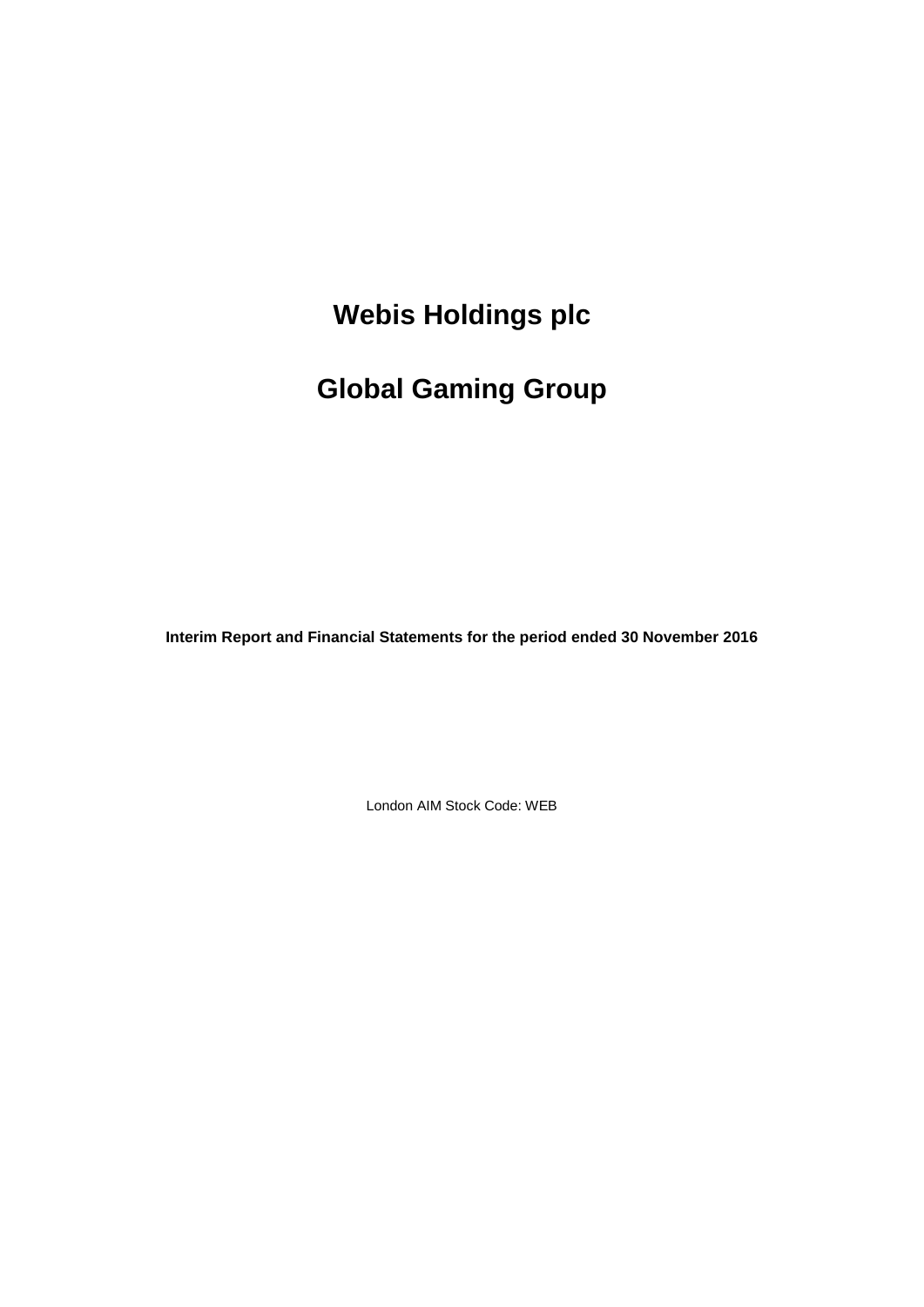### **Contents**

| Group at a Glance                                                | 2        |
|------------------------------------------------------------------|----------|
| Chairman's Statement                                             | $3 - 4$  |
| Condensed Consolidated Statement of Comprehensive Income         | 5        |
| Condensed Consolidated Statement of Financial Position           | 6        |
| Condensed Consolidated Statement of Changes in Equity            | 7        |
| <b>Condensed Consolidated Statement of Cash Flows</b>            | 8        |
| Notes to the Condensed Consolidated Interim Financial Statements | $9 - 12$ |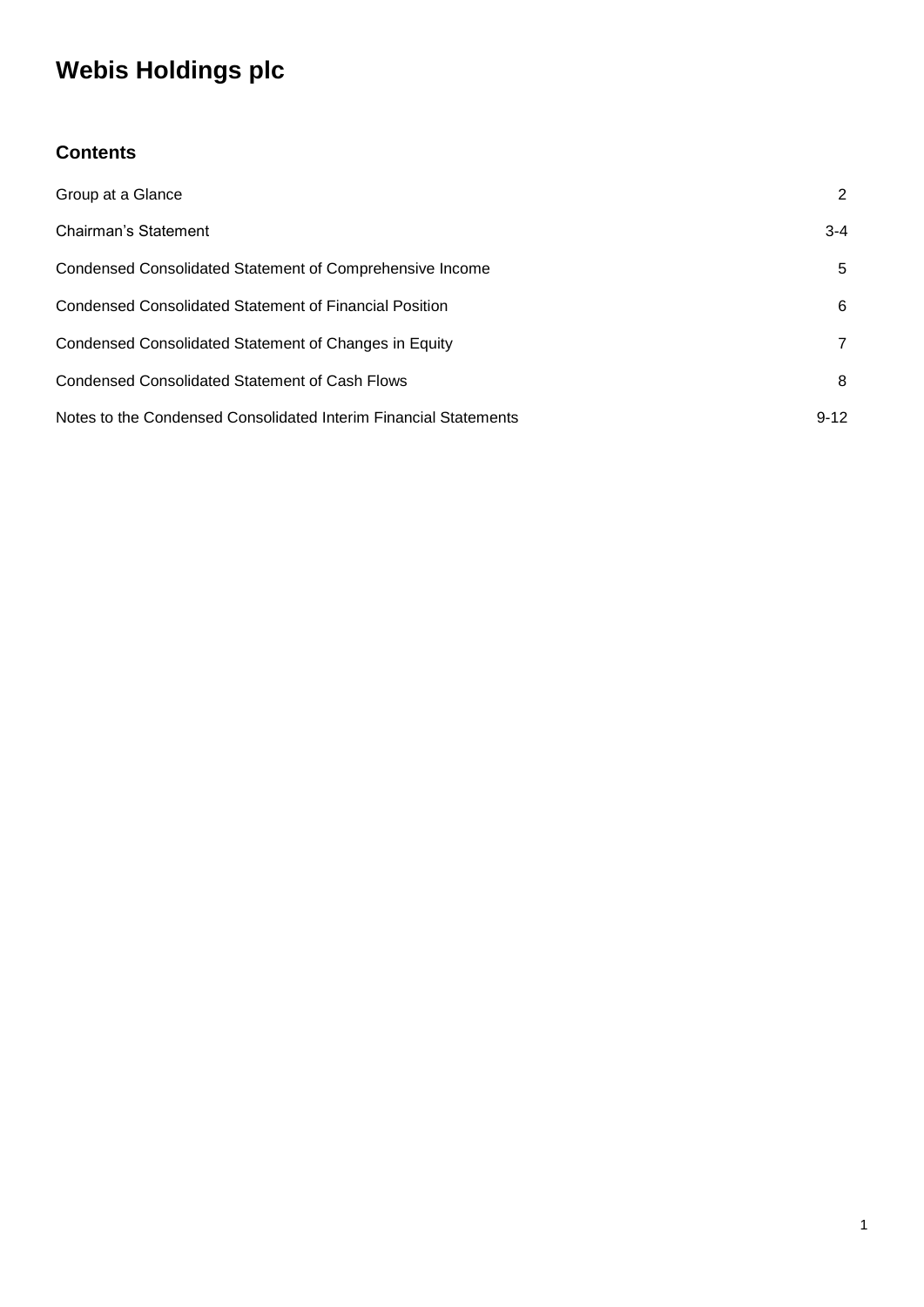### **Group at a Glance**

Webis Holdings plc, headquartered on the Isle of Man, operates two primary segments within its Group structure:

#### **WatchandWager.com Ltd and WatchandWager.com LLC – Advanced Deposit Wagering ("ADW")**

WatchandWager.com Ltd is regulated in the Isle of Man and operates a totalisator wagering hub through its United States Tote supplier, which enables it to conduct its ADW business by passing wagers directly into global racetrack betting pools in real time.

WatchandWager.com LLC has its operational base in Lexington, Kentucky, with its head office in Larkspur, California, and provides pari-mutuel, or pool-betting, wagering services through a number of distribution channels to a global client base. The company holds United States pari-mutuel licences for its ADW business in the USA, issued by North Dakota and California. The business provides wagering opportunities predominantly on horse and greyhound racing and has contracted with a significant number of prestigious racetrack partners within the United States, Hong Kong, Canada, United Kingdom, Ireland, Australia and France amongst others. It provides wagering facilities to customers through its website, *watchandwager.com*, as well as offering a Business-to-Business wagering product and a telephone call centre.

#### **WatchandWager.com LLC - Cal Expo Harness Racetrack**

WatchandWager.com LLC also operates Cal Expo Harness Racetrack in Sacramento, California, under a licence issued by the California Horse Racing Board. This 'bricks and mortar' presence in the largest state economy in the USA continues to provide leverage for our related global pari-mutuel operations.

As part of the requirements for Webis Holdings plc's Isle of Man licence, client funds for the Isle of Man licensed Group companies are held in fully protected client accounts within an Isle of Man regulated bank.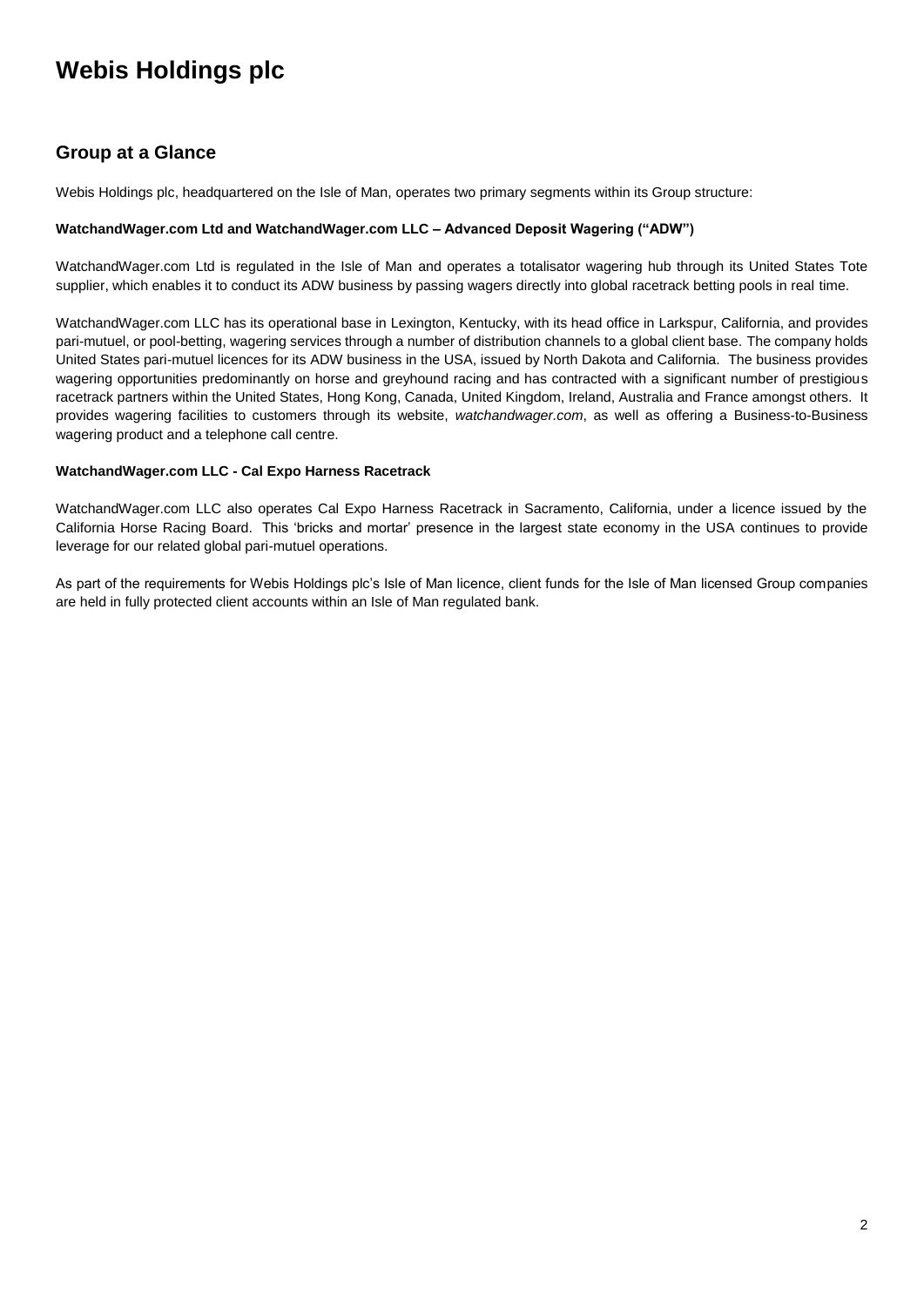### **Chairman's Statement**

#### **Introduction**

This period reflects the performance of our principal subsidiary, WatchandWager.com Limited ("WatchandWager"), which operates a fully licensed global pari-mutuel business and also manages a racetrack facility within the USA.

I am pleased to report further significant growth for WatchandWager compared to the same period in the previous financial year. We have seen a substantial increase in turnover during the period, and more importantly an improvement in gross profit, resulting in a further reduction in the losses incurred by WatchandWager which were reported in the Financial Year 2015/16. This growth reduced the loss for the period to US\$ 0.22 million (2015: loss of US\$ 0.72 million).

#### **Half Year Results Review**

Group turnover increased by 118.2% to US\$ 148.08 million (2015: US\$ 67.88 million) with Group gross profit increasing by 44.8% to US\$ 2.07 million (2015: US\$ 1.43 million). The increases in turnover were due both to growth in our business to consumer sector, notably the *watchandwager.com* website and mobile product, and business trading activity in international markets.

Operating expenses were US\$ 2.26 million (2015: US\$ 2.12 million) reflecting our investment in our USA operations in Lexington, Kentucky as previously reported. These operational costs have largely stabilised into the second half of the year. In addition, one-off reorganizational costs were minimal, as the relocation and establishment of operations in the United States is now deemed complete.

The Board are encouraged by these results, which show a further marked improvement in trading from our USA operations. The increase in turnover further cements WatchandWagers' position as a credible provider within those USA markets in which it operates, and places the business in the Top Six (ranked by turnover) of licensed USA operators. Most importantly, the increase in gross profit demonstrate the effectiveness of our marketing tactics which delivered good levels of growth. However, the sector is increasingly competitive with high volumes but low gross margins becoming the norm. Notwithstanding, the improvement in gross profit is a positive indicator and building on that success remains the major focus for the second half of the year and beyond.

In respect of the Condensed Consolidated Statement of Financial Position, our net assets have decreased to US\$ 1.72 million (year end 31 May 2016: US\$ 1.93 million). Total cash balances stand at US\$ 10.74 million (year end 31 May 2016: US\$ 6.45 million).

#### **WatchandWager Advanced Deposit Wagering ("ADW")**

*Business-to-Consumer sector* - through the w*atchandwager.com* website, mobile product and Call Centre, continued to grow during the period. Our Lexington sales, marketing and customer service teams remain focused on developing these areas. The principle emphasis remains on providing good value through targeted promotions and bonuses. In addition, we have seen further increases in deposit levels from USA players during the period. We heavily promoted the website/mobile product in the lead up to the Breeders' Cup in early November. The bonusing and promotional costs were rewarded with a record number of active players on our website and mobile platforms on Breeders' Cup day itself on 3 November 2016. We derive an enhanced margin from Business-to-Consumer play and developing this business is a major factor in our strategy going forward which will increasingly focuses on this sector.

*Business Trading sector* – the provision of wagering services to high-roller player groups, made a significant contribution to our turnover during the period, primarily due to an increase in high volume wagering into international jurisdictions, particularly from wagering activity into Hong Kong Jockey Club ("HKJC") pools, who raced more frequently during the period. In addition, there were significant increases into French PMU pools, together with other international activity into domestic USA, Australian, UK and Irish pools. Most importantly, we experienced a good spread of activity over a wider variety of world-wide racetracks from an increased trading database. This is significant as we become less reliant on one particular content provider or group of players, which is important in what can be a volatile business sector.

#### **Cal Expo**

In October, WatchandWager re-commenced harness racing at the Cal Expo racetrack in Sacramento for the fifth successive season. Our efforts at horse recruitment over the summer period were successful and we started the season with over 300 plus heads of horse in the barns. Against that, initial wagering on the first two months of the new season have been a little below expectation as a result of the unexpectedly poor weather in the Sacramento area. We incurred some significant pre-season expenses, both in horse recruitment, purse payments and operational costs at the track. These have resulted in a loss for the track operation over the period, but we expect to return to profitability during the remainder of the meet, finishing in early May 2017.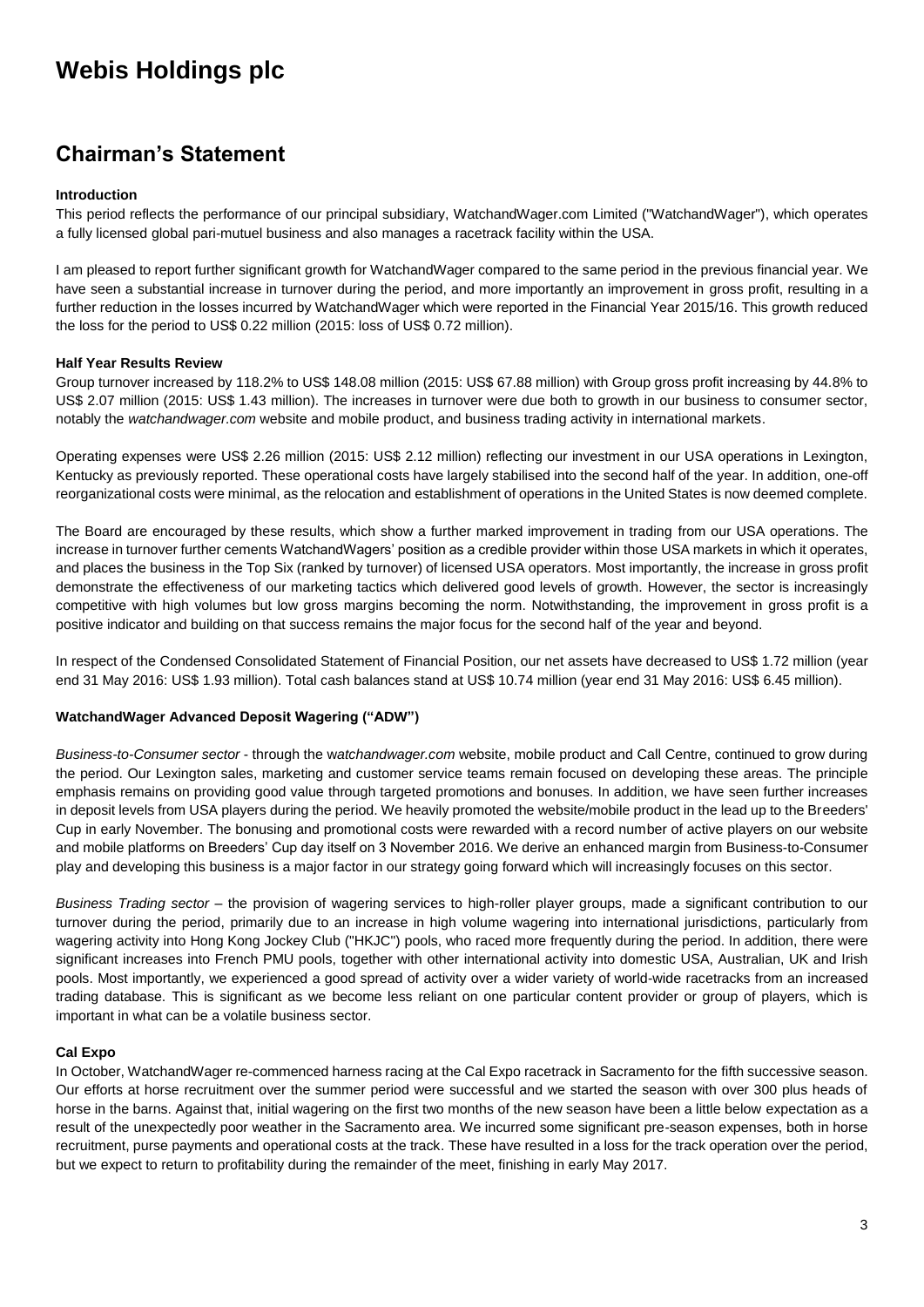### **Chairman's Statement** continued

#### **Summary and Outlook**

The Board is pleased to report a further positive performance during the start of the second half, with record levels of turnover and some improvements in margin and cost reductions.

*Business-to-Consumer sector* – encouragingly, this area has continued to trade well during a traditionally quiet period of the winter. We are also heavily involved in two key projects: firstly, the relaunch of a new and improved website/mobile platform, with the first stage scheduled to launch in April 2017 and the second stage completed in the summer 2017; and the relaunch of our Player Management System, again scheduled for April 2017. Both these key initiatives are expected to provide a better wagering product for our users, together with enhanced customer service. Once these two projects are completed, our next key marketing campaign will begin in the summer of 2017.

The renewal and expansion of key US licenses is central to the development of our Business-to-Consumer strategy. We have renewed key licenses in North Dakota and California, plus several State licences. In addition, we were approved and opened our Kentucky license in December 2016. We are also working on a number of additional applications where the cost benefit merits. At present, we are licenced in the following US states: California, North Dakota, Maryland, Minnesota, Kentucky and Washington; as well as having international licences: principally in Hong Kong, United Kingdom, Australia, France, and Canada. The majority of these licences now require to be supported by cash-backed Bonding Agreements. As a result, we secured a term loan of US\$ 500,000 on 24 February 2017 from our majority shareholder in support of further licence acquisition. This loan carries a coupon 7.75% for a term of five years and is secured against the unencumbered assets of Webis. Together with the proceeds of the new loan, Webis now holds approximately US\$ 2.5 million of its own cash held for security deposits.

*Business Trading sector* – growth in turnover continues through high volume wagering into international markets. We now have a better spread of player and player groups. That said, this sector does remain volatile as it is essentially a relationship business, managing content providers, many of whom are State owned or operated. Relationships with player groups also require careful management. As a result of this, the Board is aware of the need to spread its risk as much as possible, through recruitment of new players, new content and/or negotiating better rates on existing arrangements with suppliers. As a result, we are planning to establish a higher profile at industry events in 2017 with a concerted sales/business development message. We anticipate that this will open new windows of opportunity in this area.

*Cal Expo* – racing operations have continued but the handle derived from operations in the period has continued to be below expectations following a period of very poor weather, which has reduced attendance, hence wagering and increased some operational costs. The team remain focused on returning to profitability by the end of May 2017.

The Board continues to monitor developments in the progress on Federal and State USA online gaming legislation, but progress has been especially slow as might be expected during the Election year. We anticipate that progress will speed up in 2017, but that State by State developments are more likely than Federal changes in 2017.

The Board is very aware that consolidation and the increasing benefits of economies of scale are the watchwords of the online gambling market. In addition, such consolidation could be beneficial to the WatchandWager business, which has demonstrated significant growth but operates under a heavier burden of fixed costs in proportion to its larger competitors. The Board is also aware that its USA licences, together with its established operations and business relationships, are a significant asset to any business, notwithstanding the improved financial performance. As a result, the Board continues to assess all strategic opportunities for the Group's future for the benefit of shareholders.

**Denham Eke, Non-executive Chairman**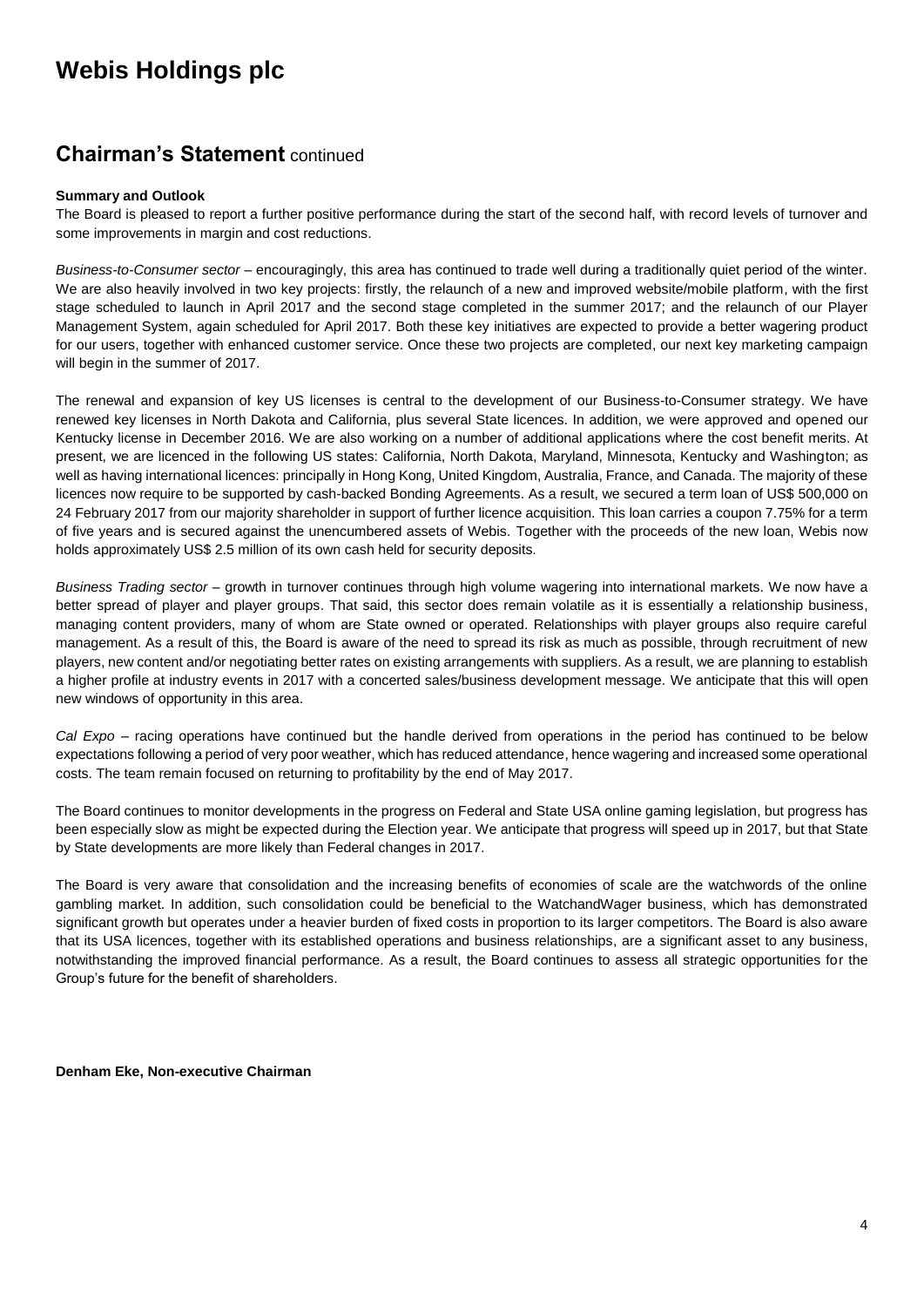### **Condensed Consolidated Statement of Comprehensive Income**

For the period ended 30 November 2016

|                                                                                                                              |                | Period to 30<br><b>November</b><br>2016 | Period to 30<br>November<br>2015 |
|------------------------------------------------------------------------------------------------------------------------------|----------------|-----------------------------------------|----------------------------------|
|                                                                                                                              | <b>Note</b>    | (unaudited)<br><b>US\$000</b>           | (unaudited)<br><b>US\$000</b>    |
| <b>Continuing operations</b>                                                                                                 |                |                                         |                                  |
| Turnover                                                                                                                     | $\overline{2}$ | 148,077                                 | 67,877                           |
| Cost of sales                                                                                                                |                | (145, 688)                              | (66, 312)                        |
| Betting duty paid                                                                                                            |                | (320)                                   | (136)                            |
| <b>Gross profit</b>                                                                                                          |                | 2,069                                   | 1,429                            |
| Operating costs                                                                                                              |                | (2, 257)                                | (2, 124)                         |
| <b>Operating loss</b>                                                                                                        |                | (188)                                   | (695)                            |
| Other (losses)/gains - net                                                                                                   |                | (26)                                    | 3                                |
| Share based costs                                                                                                            |                | (1)                                     |                                  |
| Finance income                                                                                                               |                |                                         |                                  |
| Finance costs                                                                                                                |                |                                         | (23)                             |
| Finance income/(costs) - net                                                                                                 | 3              |                                         | (23)                             |
| Loss before income tax                                                                                                       |                | (215)                                   | (715)                            |
| Income tax expense                                                                                                           | 4              |                                         |                                  |
| Loss for the period                                                                                                          |                | (215)                                   | (715)                            |
| Other comprehensive income for the period                                                                                    |                |                                         |                                  |
| Total comprehensive income for the period                                                                                    |                | (215)                                   | (715)                            |
| Basic and diluted earnings per share for loss attributable to the equity holders of<br>the Company during the period (cents) | 5              | (0.05)                                  | (0.18)                           |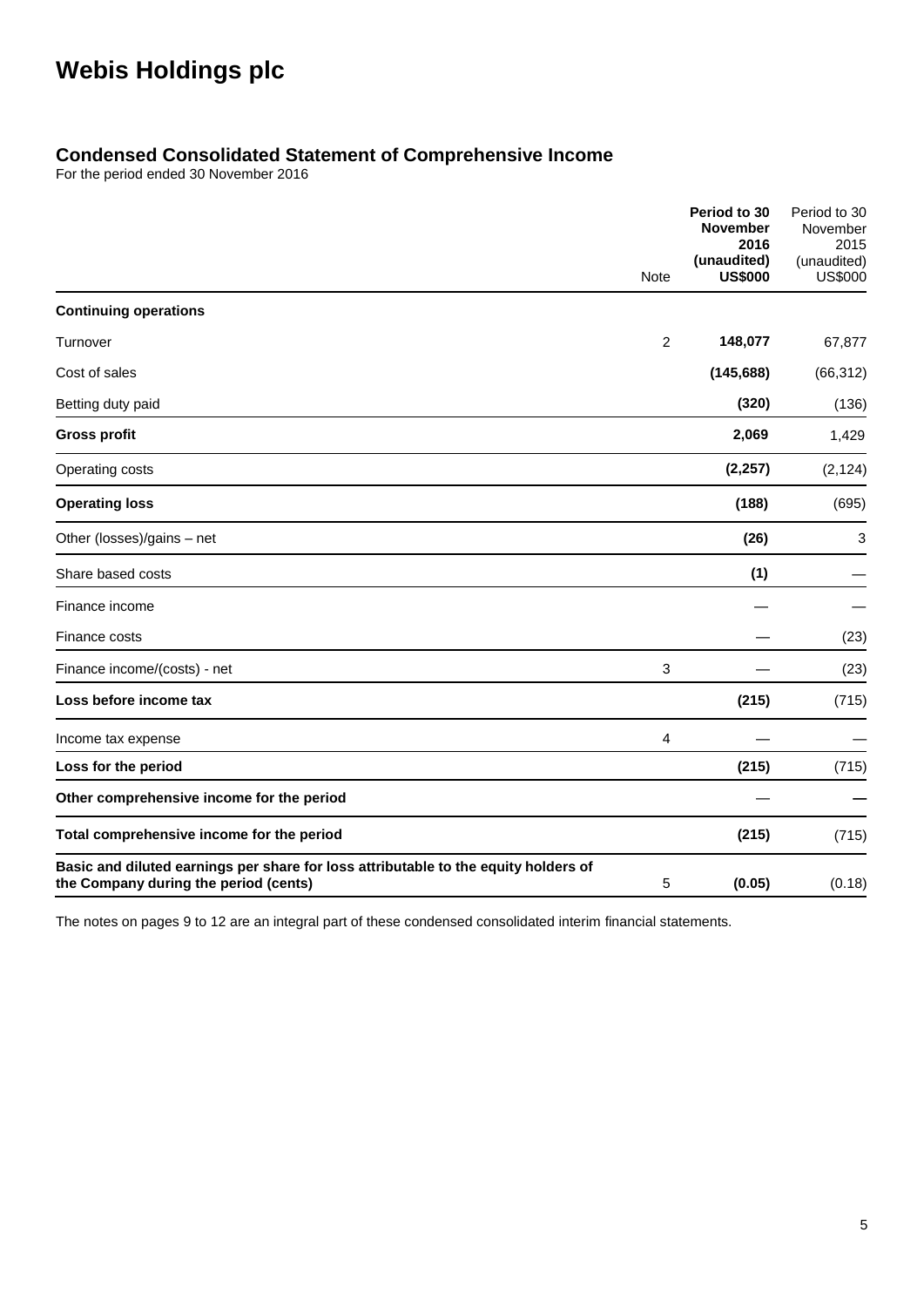### **Condensed Consolidated Statement of Financial Position**

As at 30 November 2016

|                                        |                | As at<br><b>30 November</b>   | Year to<br>31 May           |
|----------------------------------------|----------------|-------------------------------|-----------------------------|
|                                        |                | 2016                          | 2016                        |
|                                        | <b>Note</b>    | (unaudited)<br><b>US\$000</b> | (audited)<br><b>US\$000</b> |
| <b>Non-current assets</b>              |                |                               |                             |
| Intangible assets                      | 6              | 127                           | 113                         |
| Property, equipment and motor vehicles |                | 138                           | 160                         |
| Bonds and deposits                     |                | 104                           | 105                         |
| <b>Total non-current assets</b>        |                | 369                           | 378                         |
| <b>Current assets</b>                  |                |                               |                             |
| Bonds and deposits                     |                | 2,442                         | 2,499                       |
| Trade and other receivables            |                | 8,439                         | 2,671                       |
| Cash and cash equivalents              | $\overline{7}$ | 10,743                        | 6,445                       |
| <b>Total current assets</b>            |                | 21,624                        | 11,615                      |
| <b>Total assets</b>                    |                | 21,993                        | 11,993                      |
| <b>Equity</b>                          |                |                               |                             |
| Called up share capital                |                | 6,334                         | 6,334                       |
| Share option reserve                   |                | 1                             |                             |
| <b>Retained losses</b>                 |                | (4,617)                       | (4, 402)                    |
| <b>Total equity</b>                    |                | 1,718                         | 1,932                       |
| <b>Current liabilities</b>             |                |                               |                             |
| Trade and other payables               |                | 20,275                        | 10,061                      |
| <b>Total current liabilities</b>       |                | 20,275                        | 10,061                      |
| <b>Total liabilities</b>               |                | 20,275                        | 10,061                      |
| <b>Total equity and liabilities</b>    |                | 21,993                        | 11,993                      |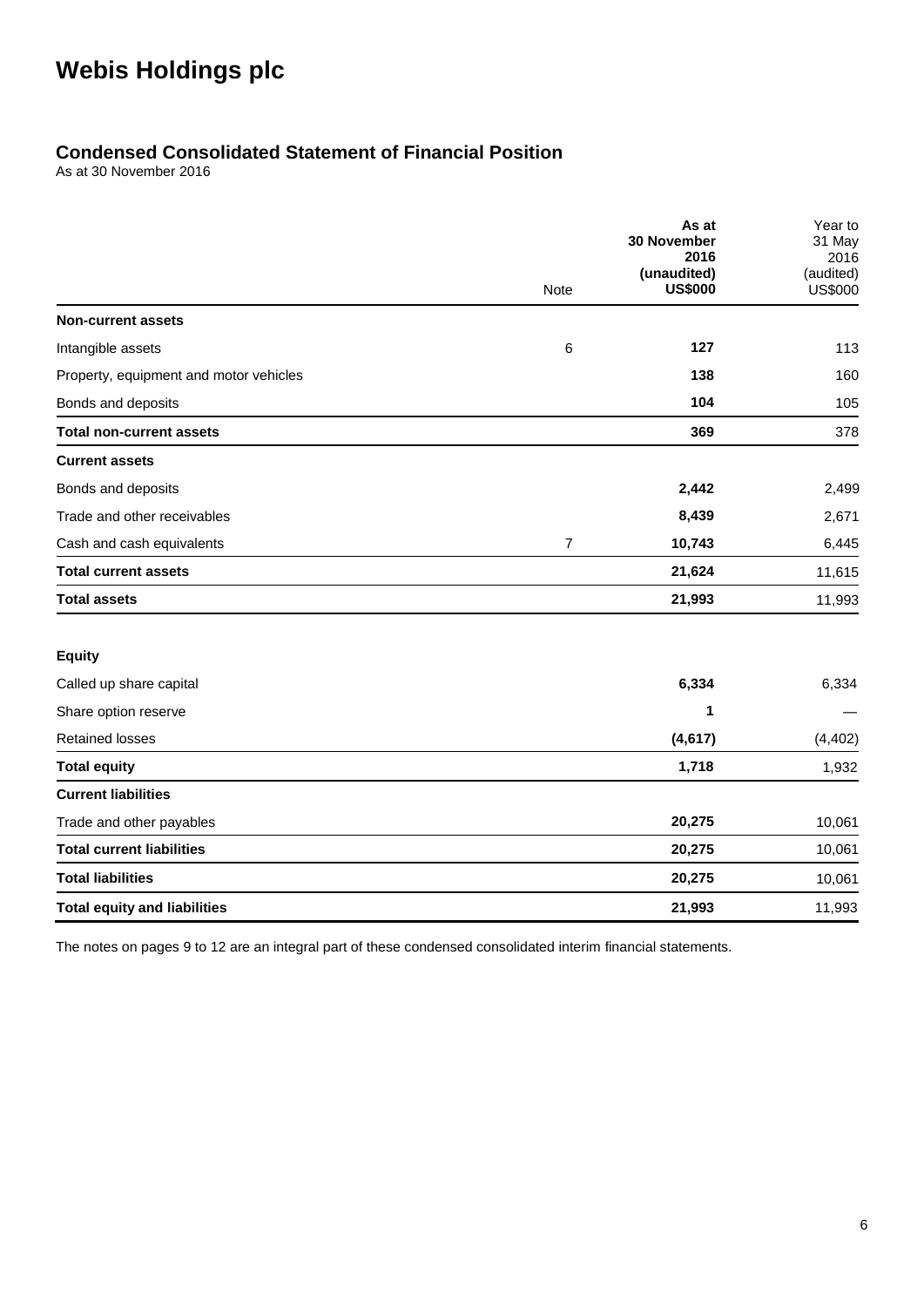### **Condensed Consolidated Statement of Changes in Equity**

For the period ended 30 November 2016

|                                                                                      | Called up<br>share capital<br><b>US\$000</b> | <b>Share</b><br>premium<br><b>US\$000</b> | <b>Share option</b><br>reserve<br><b>US\$000</b> | Foreign<br>currency<br>translation<br>reserve<br><b>US\$000</b> | <b>Retained</b><br>earnings<br><b>US\$000</b> | <b>Total</b><br>equity<br><b>US\$000</b> |
|--------------------------------------------------------------------------------------|----------------------------------------------|-------------------------------------------|--------------------------------------------------|-----------------------------------------------------------------|-----------------------------------------------|------------------------------------------|
| Balance as at 31 May 2015 (audited)                                                  | 6,334                                        |                                           |                                                  |                                                                 | (3, 160)                                      | 3,174                                    |
| Total comprehensive income for the<br>period:                                        |                                              |                                           |                                                  |                                                                 |                                               |                                          |
| Loss for the period                                                                  |                                              |                                           |                                                  |                                                                 | (715)                                         | (715)                                    |
| Balance as at 30 November 2015<br>(unaudited)                                        | 6,334                                        |                                           |                                                  |                                                                 | (3, 875)                                      | 2,459                                    |
|                                                                                      |                                              |                                           |                                                  |                                                                 |                                               |                                          |
| Balance as at 31 May 2016 (audited)<br>Total comprehensive income for the<br>period: | 6,334                                        |                                           |                                                  |                                                                 | (4, 402)                                      | 1,932                                    |
| Loss for the period                                                                  |                                              |                                           |                                                  |                                                                 | (215)                                         | (215)                                    |
| <b>Transactions with owners:</b>                                                     |                                              |                                           |                                                  |                                                                 |                                               |                                          |
| Share-based payment expense                                                          |                                              |                                           | 1                                                |                                                                 |                                               | 1                                        |
| Balance as at 30 November 2016<br>(unaudited)                                        | 6,334                                        |                                           | 1                                                |                                                                 | (4, 617)                                      | 1,718                                    |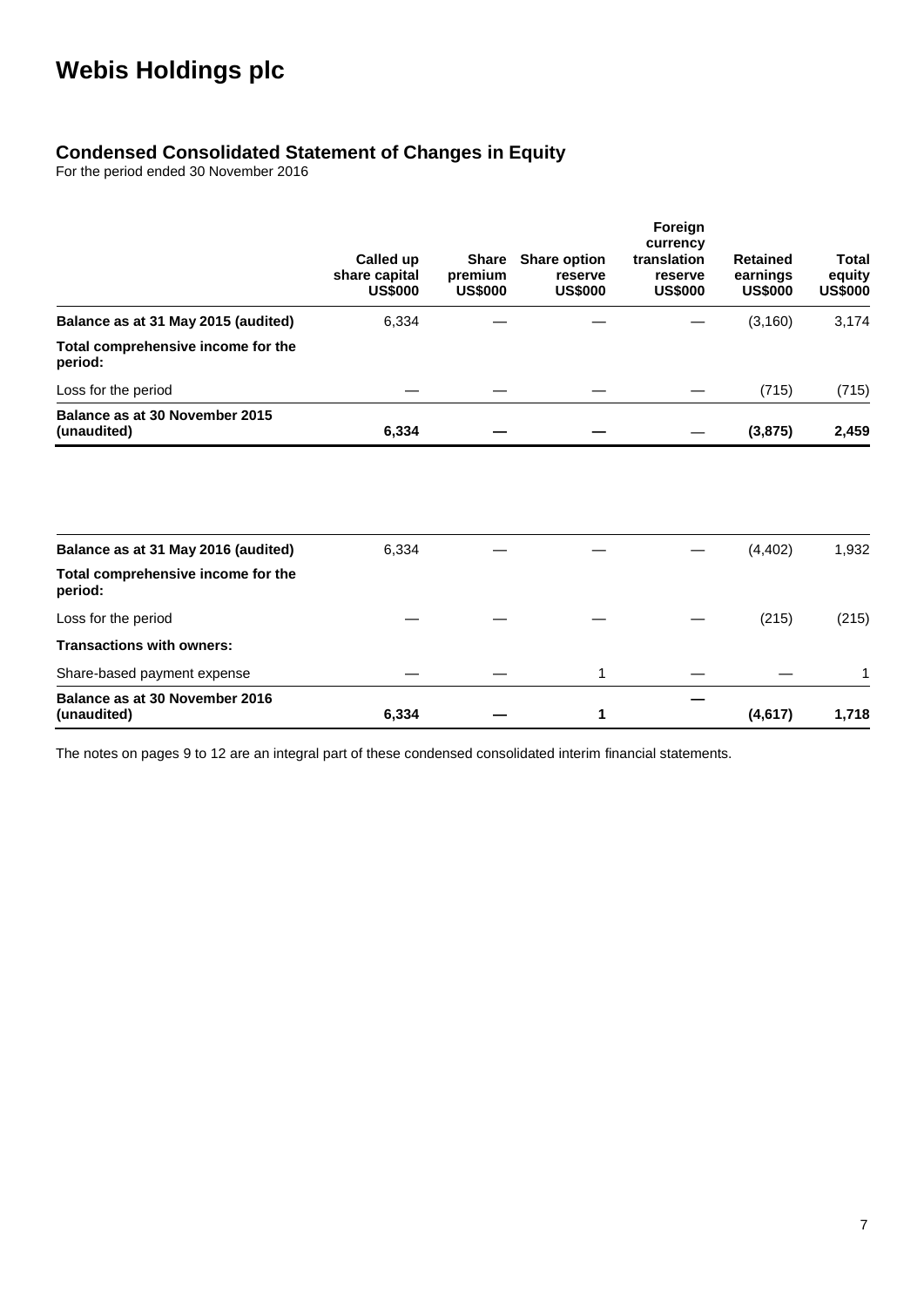### **Condensed Consolidated Statement of Cash Flows**

For the period ended 30 November 2016

|                                                          | <b>Period to</b><br><b>30 November</b> | Period to<br>30 November<br>2015<br>(unaudited)<br><b>US\$000</b> |
|----------------------------------------------------------|----------------------------------------|-------------------------------------------------------------------|
|                                                          | 2016<br>(unaudited)<br><b>US\$000</b>  |                                                                   |
| Cash flows from operating activities                     |                                        |                                                                   |
| Loss before income tax                                   | (215)                                  | (715)                                                             |
| Adjustments for:                                         |                                        |                                                                   |
| - Depreciation of property, equipment and motor vehicles | 35                                     | 29                                                                |
| - Amortisation of intangible assets                      | 31                                     | 57                                                                |
| - Finance (income)/costs - net                           |                                        | 23                                                                |
| - Foreign exchange movements on revaluation              | 172                                    | 12                                                                |
| Changes in working capital:                              |                                        |                                                                   |
| - Increase in receivables                                | (5,768)                                | (356)                                                             |
| - Increase in payables                                   | 10,214                                 | 2,844                                                             |
| Cash flows from operations                               | 4,469                                  | 1,894                                                             |
| Finance income                                           |                                        |                                                                   |
| Bonds and deposits utilised in the course of operations  | 58                                     | 38                                                                |
| Net cash generated from operating activities             | 4,527                                  | 1,932                                                             |
| Cash flows from investing activities                     |                                        |                                                                   |
| Purchase of intangible assets                            | (48)                                   | (19)                                                              |
| Purchase of property, equipment and motor vehicles       | (18)                                   | (115)                                                             |
| Net cash used in investing activities                    | (66)                                   | (134)                                                             |
| Cash flows from financing activities                     |                                        |                                                                   |
| Interest and charges paid                                |                                        | (23)                                                              |
| Net cash used in financing activities                    |                                        | (23)                                                              |
| Net increase in cash and cash equivalents                | 4,461                                  | 1,775                                                             |
| Cash and cash equivalents at beginning of year           | 6,445                                  | 6,103                                                             |
| Exchange losses on cash and cash equivalents             | (163)                                  | (12)                                                              |
| Cash and cash equivalents at end of period               | 10,743                                 | 7,866                                                             |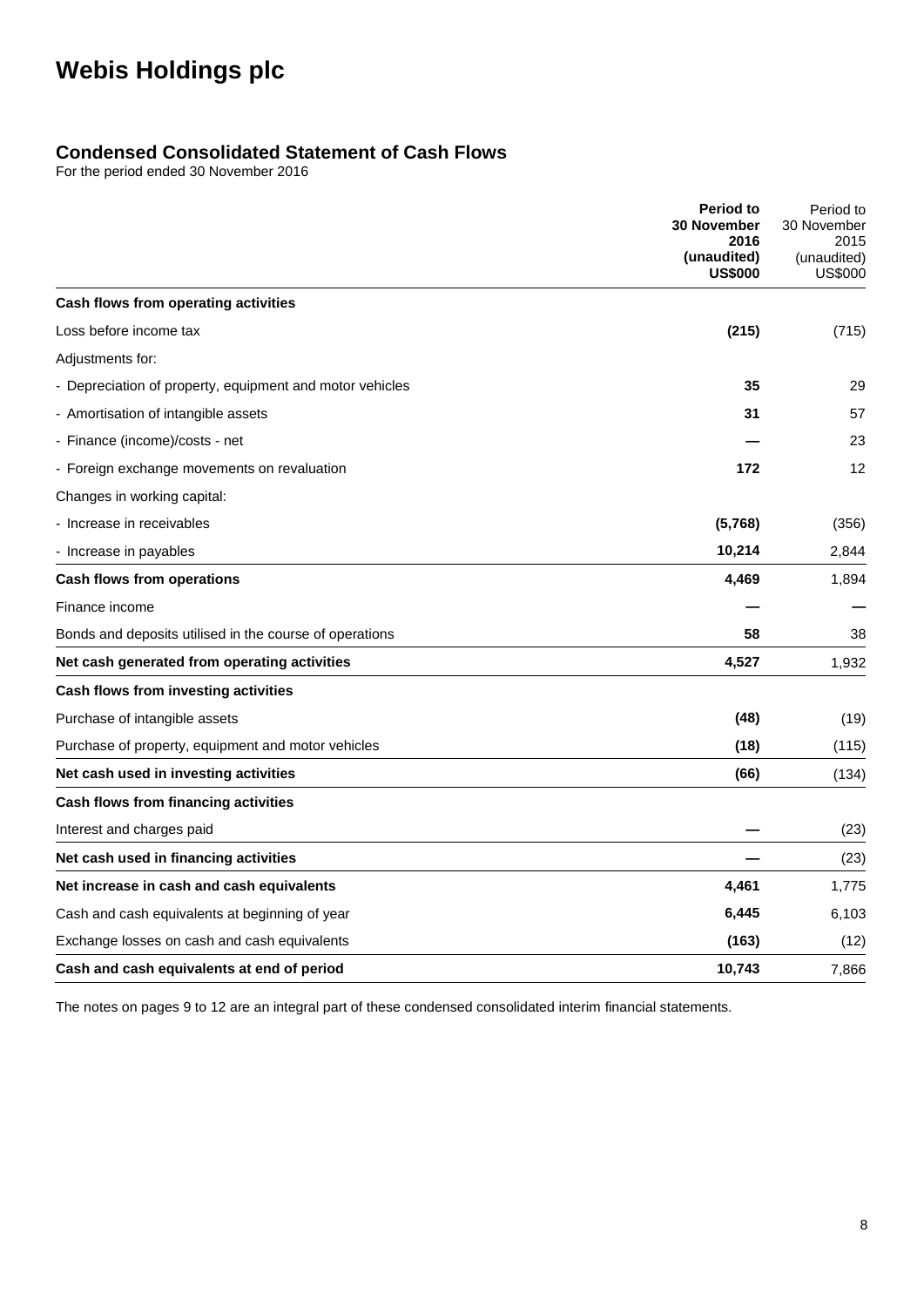### **Notes to the Condensed Consolidated Interim Financial Statements**

For the period ended 30 November 2016

#### **1 Significant accounting policies**

The accounting policies applied by the Group in these consolidated interim financial statements are the same as those applied by the Group in its consolidated financial statements as at and for the year ended 31 May 2016.

#### **Functional and presentational currency**

These financial statements are presented in US Dollars which is the Group's primary functional currency and its presentational currency. Financial information presented in US Dollars has been rounded to the nearest thousand. All continued operations of the Group have US Dollars as their functional currency.

#### **Going Concern**

The Group has experienced a continued tightening of margins, but has increased revenues significantly, while controlling operating costs as much as possible. This has resulted in significantly reduced losses being incurred. Achieving economies of scale and controlling costs are key priorities for the Group in achieving its goal of profitability and maintaining adequate liquidity in order to continue its operations. The Directors continue to assess all strategic options in this regard, albeit that the ultimate success of strategies adopted is difficult to predict. Notwithstanding the losses incurred, the Directors have prepared projected cash flow information for the next 12 months and believe that the Group has adequate resources to meet its obligations as they fall due. Accordingly, the Directors consider that it is appropriate that the financial statements are prepared on a going concern basis.

#### **2 Segmental analysis**

|                                      |                      | Period to      | Period to      |
|--------------------------------------|----------------------|----------------|----------------|
|                                      |                      | 30 November    | 30 November    |
|                                      |                      | 2016           | 2015           |
|                                      |                      | (unaudited)    | (unaudited)    |
|                                      |                      | <b>US\$000</b> | <b>US\$000</b> |
| <b>Turnover</b>                      |                      |                |                |
| Pari-mutuel and Racetrack Operations | Asia Pacific         | 113,787        | 18,913         |
|                                      | <b>United States</b> | 28,912         | 45,476         |
|                                      | Europe               | 4,519          | 2,665          |
|                                      | <b>British Isles</b> | 767            | 758            |
|                                      | Rest of the World    | 92             | 65             |
|                                      |                      | 148,077        | 67,877         |
| <b>Total comprehensive income</b>    |                      |                |                |
| Pari-mutuel and Racetrack Operations |                      | (229)          | (625)          |
| Group                                |                      | 14             | (90)           |
|                                      |                      | (215)          | (715)          |

| 30 November                                 | 31 May                      |
|---------------------------------------------|-----------------------------|
| 2016                                        | 2016                        |
| (unaudited)<br><b>US\$000</b>               | (audited)<br><b>US\$000</b> |
| Net assets                                  |                             |
| 614<br>Pari-mutuel and Racetrack Operations | 843                         |
| Group<br>1,104                              | 1,089                       |
| 1,718                                       | 1,932                       |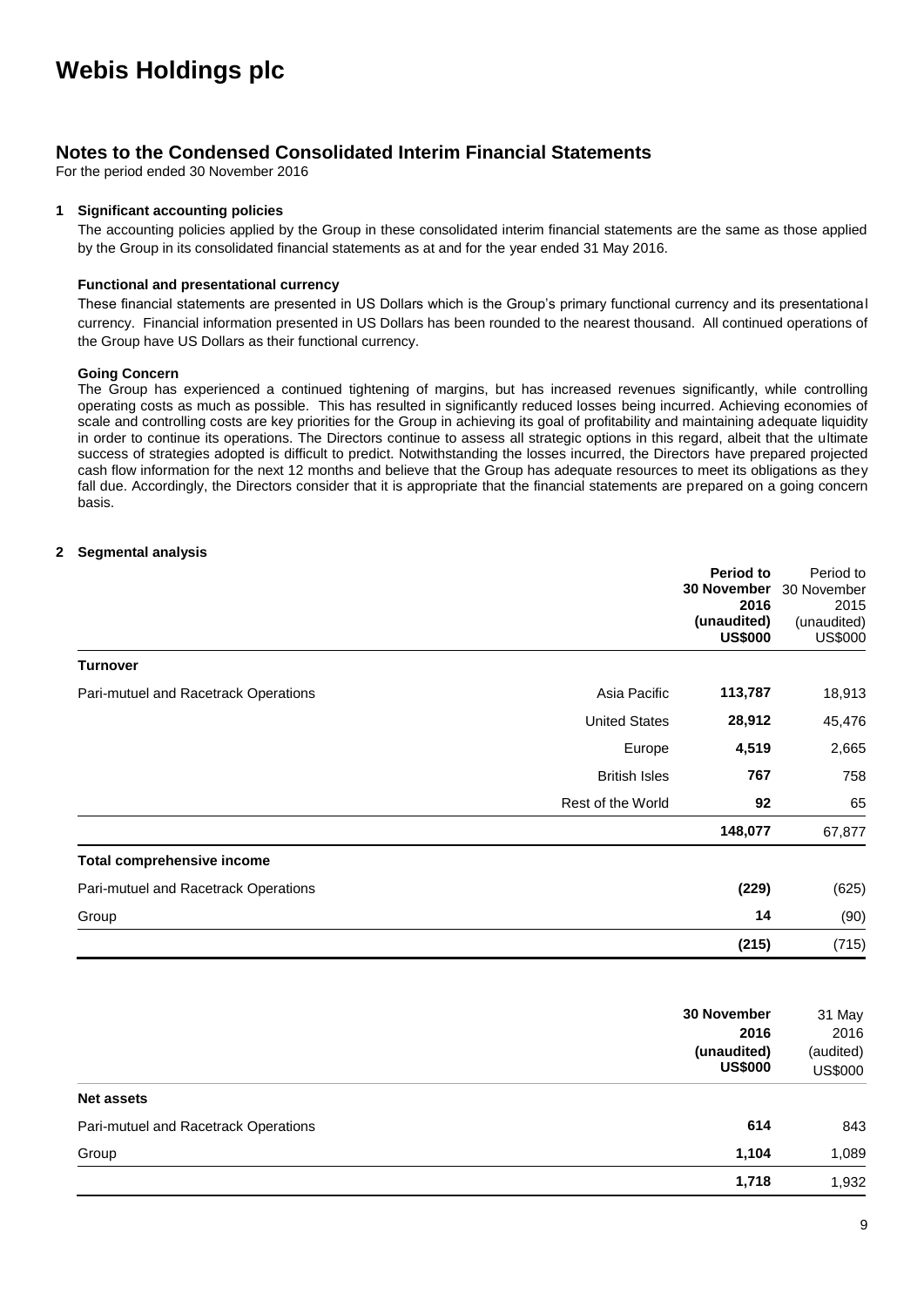### **Notes to the Condensed Consolidated Interim Financial Statements** continued

For the period ended 30 November 2016

#### **3 Finance income/(costs) - net**

| <b>Period to</b>             |                | Period to      |
|------------------------------|----------------|----------------|
| 30 November                  |                | 30 November    |
|                              | 2016           | 2015           |
| (unaudited)                  |                | (unaudited)    |
|                              | <b>US\$000</b> | <b>US\$000</b> |
| Bank interest receivable     |                |                |
| <b>Finance income</b>        |                |                |
| Bank interest payable        |                |                |
| Bank charges payable         |                | (23)           |
| <b>Finance costs</b>         |                | (23)           |
| Finance income/(costs) - net |                | (23)           |

#### **4 Income tax expense**

| <b>Period to</b>                            |       | Period to                     |
|---------------------------------------------|-------|-------------------------------|
| <b>30 November</b>                          |       | 30 November                   |
|                                             | 2016  | 2015                          |
| (unaudited)<br><b>US\$000</b>               |       | (unaudited)<br><b>US\$000</b> |
| Losses before tax                           | (215) | (715)                         |
| Tax charge at IOM standard rate (0%)        |       |                               |
| Adjusted for:                               |       |                               |
| Tax credit for US tax losses (at 15%)       | (58)  | (112)                         |
| Add back deferred tax losses not recognised | 58    | 112                           |
| Tax charge for the period                   |       |                               |

#### **5 Earnings per ordinary share**

#### **A. Basic earnings per share**

#### **(i) Loss attributable to ordinary shareholders (basic)**

The calculation of the basic earnings per share is based on the earnings attributable to ordinary shareholders divided by the weighted average number of shares in issue during the year.

|                                                                | Period to          | Period to      |
|----------------------------------------------------------------|--------------------|----------------|
|                                                                | <b>30 November</b> | 30 November    |
|                                                                | 2016               | 2015           |
|                                                                | (unaudited)        | (unaudited)    |
|                                                                | <b>US\$000</b>     | <b>US\$000</b> |
| Loss for the period, attributable to the owners of the Company | (215)              | (715)          |
| Loss attributable to ordinary shareholders                     | (215)              | (715)          |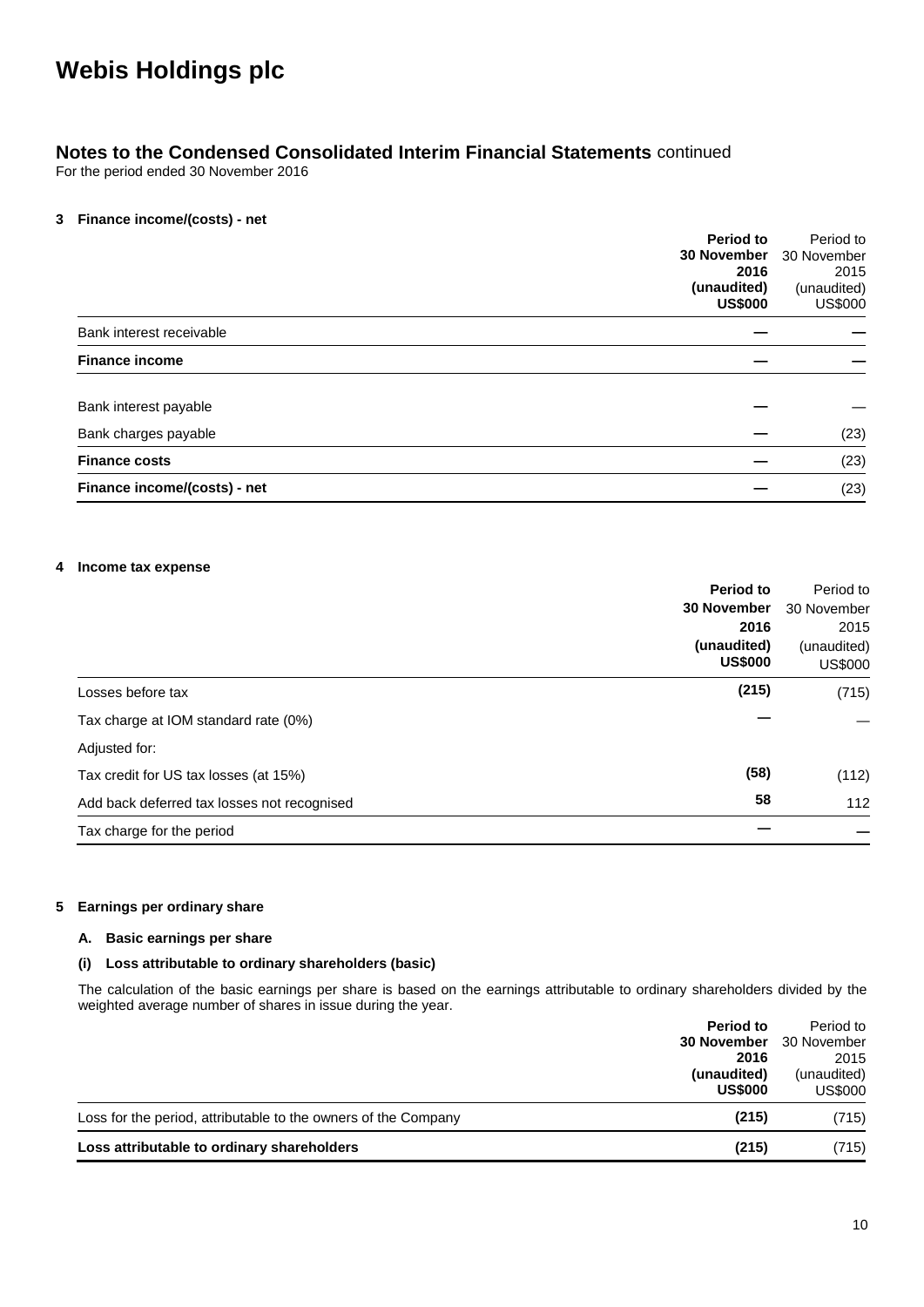### **Notes to the Condensed Consolidated Interim Financial Statements** continued

For the period ended 30 November 2016

#### **5 Earnings per ordinary share** continued

- **A. Basic earnings per share** continued
- **(ii) Weighted-average number of ordinary shares (basic)**

| Period to<br><b>30 November</b><br>2016<br>(unaudited)                   | Period to<br>30 November<br>2015<br>(unaudited) |
|--------------------------------------------------------------------------|-------------------------------------------------|
| Issued ordinary shares at 1 June<br>393,338,310                          | 393,338,310                                     |
| Weighted-average number of ordinary shares at 30 November<br>393,338,310 | 393,338,310                                     |

#### **B. Diluted earnings per share**

#### **(i) Loss attributable to ordinary shareholders (diluted)**

The calculation of diluted earnings per share is based on the basic earnings per share, adjusted to allow for the issue of shares, on the assumed conversion of all dilutive share options.

|                                                                        | Period to                     | Period to                     |
|------------------------------------------------------------------------|-------------------------------|-------------------------------|
|                                                                        | <b>30 November</b>            | 30 November                   |
|                                                                        | 2016                          | 2015                          |
|                                                                        | (unaudited)<br><b>US\$000</b> | (unaudited)<br><b>US\$000</b> |
|                                                                        |                               |                               |
| Loss for the period, attributable to the owners of the Company (basic) | (215)                         | (715)                         |
| Loss attributable to ordinary shareholders (diluted)                   | (215)                         | (715)                         |
| Weighted-average number of ordinary shares (diluted)<br>(ii)           |                               |                               |

|                                                                     | Period to<br><b>30 November</b><br>2016<br>(unaudited) | Period to<br>30 November<br>2015<br>(unaudited) |
|---------------------------------------------------------------------|--------------------------------------------------------|-------------------------------------------------|
| Weighted-average number of ordinary shares (basic)                  | 393,338,310                                            | 393,338,310                                     |
| Weighted-average number of ordinary shares (diluted) at 30 November | 393,338,310                                            | 393,338,310                                     |

At 30 November 2016, 14,000,000 share options (2015: nil) were excluded from the diluted weighted-average number of ordinary shares calculation because their effect would have been anti-dilutive.

The average market value of the Company's shares for the purpose of calculating the dilutive effect of share options was based on quoted market prices for the period during which the options were outstanding.

#### **6 Intangible assets**

Intangible assets include goodwill which relates to the acquisition of the pari-mutuel business which is both a cash generating unit and a reportable segment, including goodwill arising on the acquisition in 2010 of WatchandWager.com LLC, a US registered entity licenced for pari-mutuel wagering in North Dakota.

The Group tests intangible assets annually for impairment, or more frequently if there are indicators that the intangible assets may be impaired. The goodwill balance was fully impaired in the financial year ended 31 May 2015.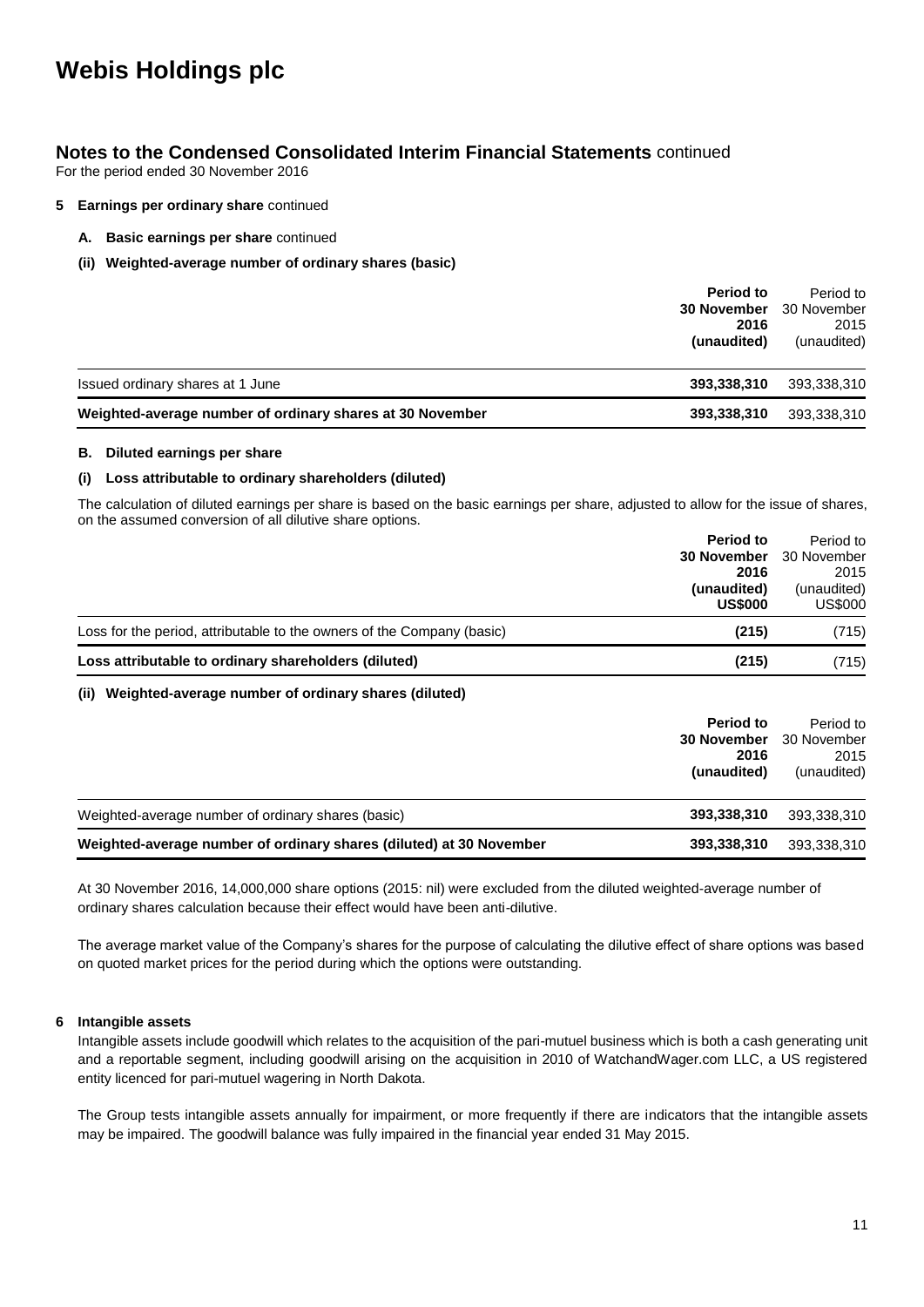### **Notes to the Condensed Consolidated Interim Financial Statements** continued

For the period ended 30 November 2016

#### **7 Cash and cash equivalents**

|                                                     | <b>30 November</b> | 31 May    |
|-----------------------------------------------------|--------------------|-----------|
|                                                     | 2016               | 2016      |
|                                                     | (unaudited)        | (audited) |
|                                                     | <b>US\$000</b>     | US\$000   |
| Cash and cash equivalents – company and other funds | 9,875              | 5,538     |
| Cash and cash equivalents - protected player funds  | 868                | 907       |
| Total cash and cash equivalents                     | 10,743             | 6.445     |

The Group holds funds for operational requirements and for its non-Isle of Man customers, shown as 'company and other funds' and on behalf of its Isle of Man regulated customers, shown as 'protected player funds'.

Protected player funds are held in fully protected client accounts within an Isle of Man regulated bank.

#### **8 Related party transactions**

#### **Identity of related parties**

The Group has a related party relationship with its subsidiaries, and with its directors and executive officers and with Burnbrae Ltd (common directors and significant shareholder).

#### **Transactions with and between subsidiaries**

Transactions with and between the subsidiaries in the Group which have been eliminated on consolidation are considered to be related party transactions.

#### **Transactions with entities with significant influence over the Group**

Rental and service charges of US\$ 22,757 (2015: US\$ 28,562) and directors' fees of US\$ 24,292 (2015: US\$ 25,090) were charged in the period by Burnbrae Ltd of which Denham Eke and Nigel Caine are common directors.

#### **Transactions with other related parties**

There were no transactions with other related parties during the period.

#### **9 Events after the Balance Sheet Date**

On 24 February 2017, the Group secured a term loan from a related party, Galloway Limited, for US\$ 500,000. The loan attracts a coupon of 7.75 per cent for a term of five years and secured on the unencumbered assets of the Group.

#### **10 Approval of interim statements**

The interim statements were approved by the Board on 27 February 2017. The interim report is expected to be available for shareholders on 28 February 2017 and will be available from that date on the Group's website www.webisholdingsplc.com.

The Group's nominated adviser and broker is Beaumont Cornish Limited, 2nd Floor, Bowman House, 29 Wilson Street, London EC2M 2SJ.